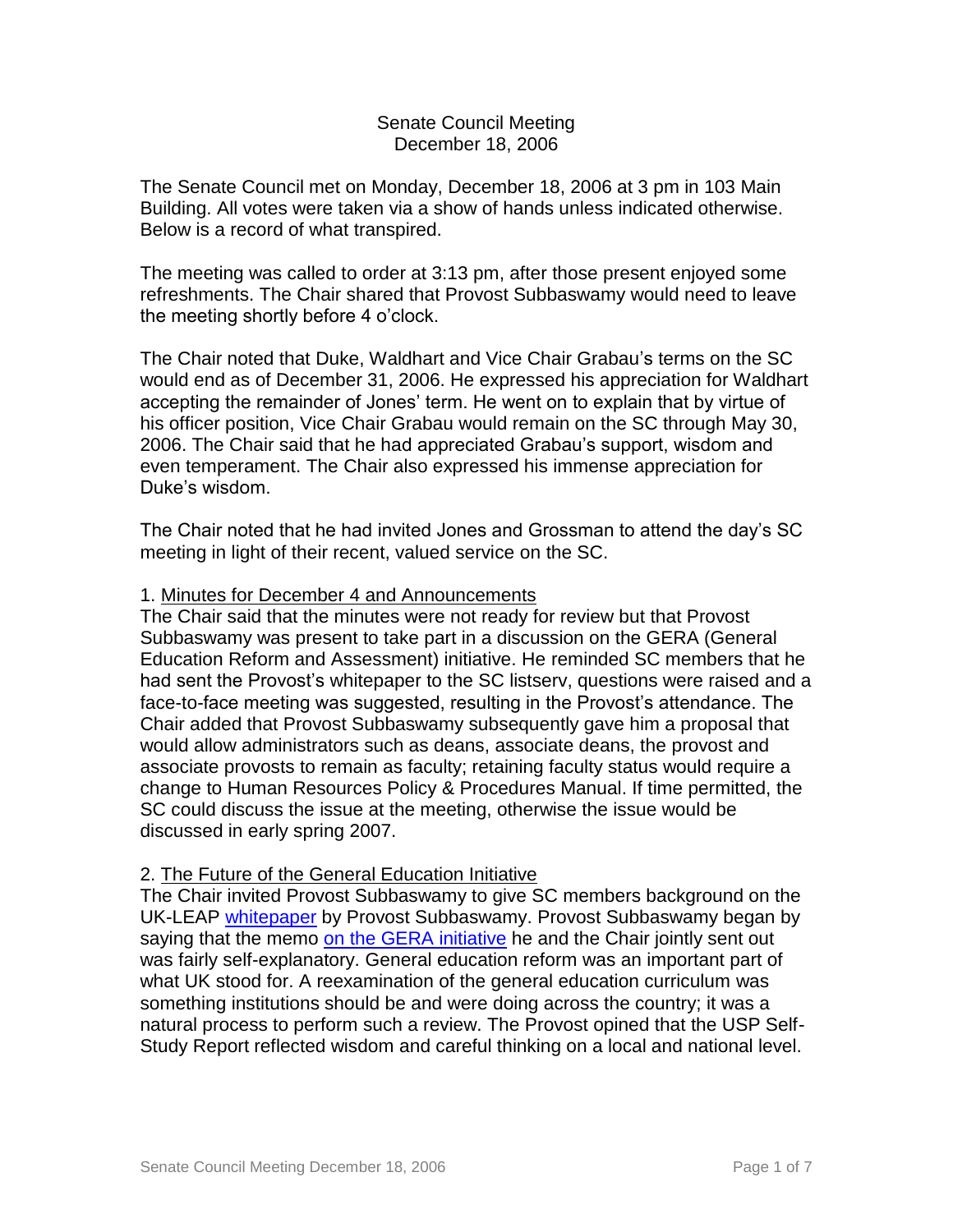The Joint Provost/Senate Council GERA Committee took the next step of engagement by attending conferences and talking to colleges, committees and faculty groups to gather reactions to the USP External Review Committee's final report. GERA's final report offered suggestions as to what general education at UK should be look like and was accepted by the University Senate in October 2006. The Senate recommended the appointment of a steering committee to formulate a framework and develop a University Studies Program to be adopted by the faculty. The GERA timeline suggested that any new program be in place by fall 2008; peer institutions had also taken about three years to go from conception to adoption of a revised general education initiative.

Provost Subbaswamy said that the whitepaper was an attempt to summarize and distill local and national conversations on general education and should be used to help get things started. The Provost said he was not vested in the specific items in the whitepaper and would not feel slighted in the least if there were changes; items in the whitepaper were only suggestions.

A national conversation from the federal government included topics such as accountability and assessment. In the future, UK could be held accountable for not only graduation rates, but also the quality of an education and how it was delivered; the Provost opined that voluntary or mandatory collegiate learning assessments would be the norm in the future. Along with the American Association of Colleges and Universities (AAC&U), the GERA committee treated expected outcomes as a fundamental component of any general education reform.

Provost Subbaswamy referred SC members to page six of the proposal to find a brief list of possible curricular areas. All the items were built on the previous ones, with an integrated conceptual approach. He cautioned against thinking of the bullets as courses, but rather to view them as the components that should be assessed: Essential Skills; Common Studies I: Foundations (Tier I and Tier II); Common Studies II: Education for Citizenship; and Integration and Application. The Provost said Common Studies I spoke to a breadth requirement and different epistemologies; Tier II would involve a deeper immersion but could always be iterated differently. Such decisions were exactly what the conversations with the campus community should involve.

Common Studies II would involve education regarding the responsibilities of citizenship. Provost Subbaswamy said that he should have used a different term for list item "Personal Finance" – perhaps a reference to personal responsibilities as a citizen; the importance of health; what taxes pay for, etc. The two-year high school language requirement would be integrated and as with the other list items, would build on all that came before.

Provost Subbaswamy said that the capstone experience would not necessarily have to be in the major; such matters were open to discussion. He said that the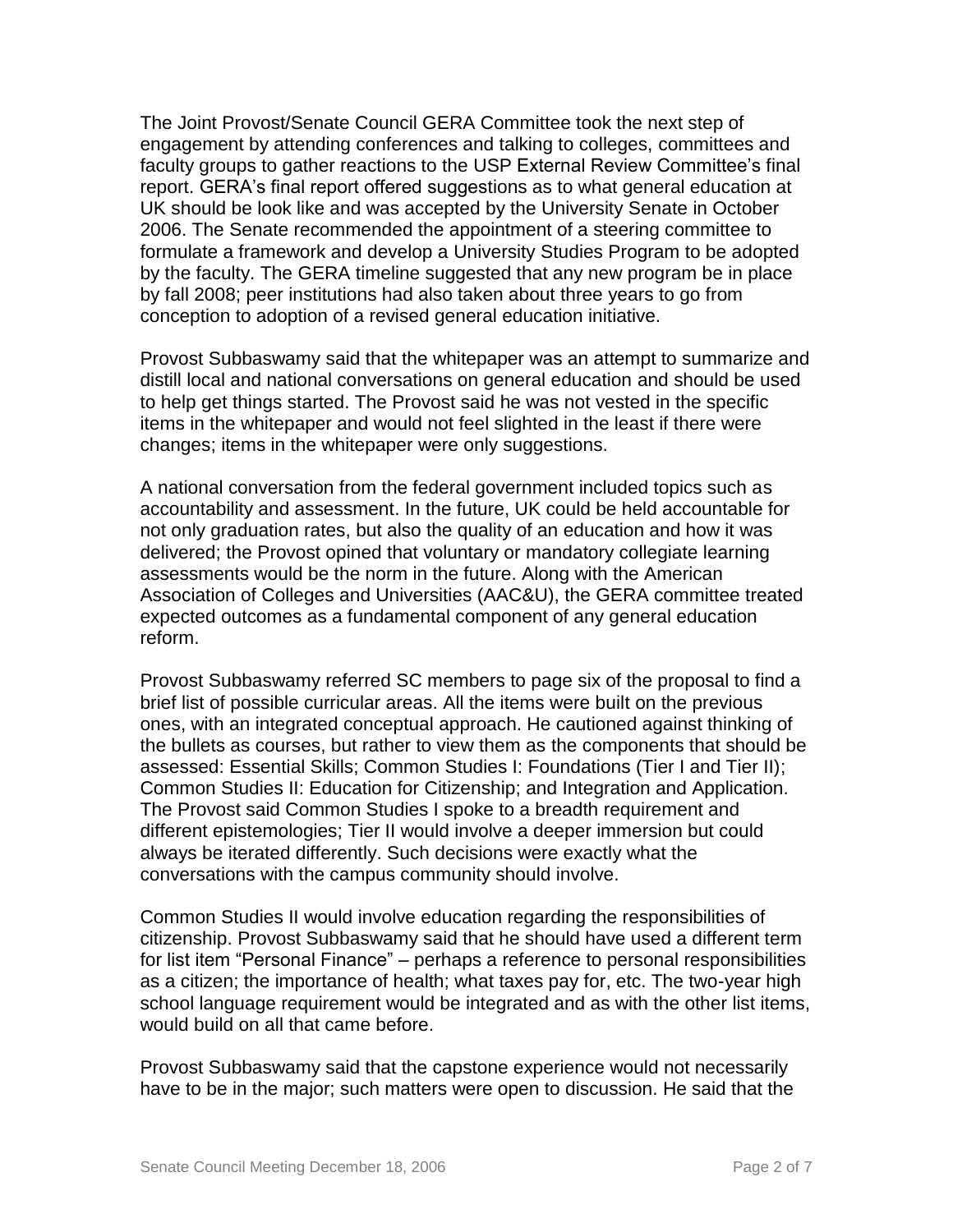following pages, which offered learning outcomes and an assessment mechanism, needed to be fleshed out. Deb Moore, from the Office of Assessment, had been a member of the GERA Committee and would naturally have a place in and a part of conversations on assessment of any new general education curriculum.

The Provost stated that the entire document was a starting point for discussion, not a final product. He, the Associate Provost for Undergraduate Education Phil Kraemer and others were hopeful that all feedback from campus could be received by February 15, after which the USP Steering Committee would incorporate the input into a continuing proposal. It is possible that there will be targeted discussions with directors of undergraduate studies and also fora for additional input. Provost Subbaswamy said he wanted any draft pre-curriculum report to go to the University Senate before the end of spring 2007. He said that if it looked doable, he hoped a group of faculty could spend the summer fleshing out what a general education curriculum would look like. Aspects such as summer salary for those faculty members and other financial needs would be supported by the Office of the Provost. New courses could be developed, etc. A fully fleshed-out proposal could be ready for review by the university campus and the Senate for consideration in early fall 2007. If adopted then by the Senate, students matriculating in fall 2008 would be the first to fall under a new general education curriculum.

The Chair stated that there would at least one more SC meeting for discussion and comments on the whitepaper before it went to the Senate. Those around the table introduced themselves. He added that new SC member Piascik could not attend due to familial obligations.

Lesnaw thanked the Provost for putting together the whitepaper, opining that it was enormously helpful. She spoke at length about her concern that basic sciences areas from the health care colleges were not included in the list of knowledge areas. She strongly urged the Provost to include them. The Provost replied that the list was not intended to be exhaustive and was kept short to avoid introducing items into such a complicated issue. He noted that there was a potential problem of including health care colleges' basic science with regard to funding as it pertained to the offering of courses. He said that while funding models could present hurdles and should definitely be reviewed, he just did not explicitly insert them into the whitepaper. Provost Subbaswamy added that the Department of Physiology had a significant undergraduate model that could be a template for other undergraduate health care colleges. He said that the whitepaper had already gone to all deans.

Yanarella (also GERA co-chair) expressed appreciation of the ERC and GERA reports' receptions, as well as with the commitment on the part of the Provost in terms of the supportive framework being favorably viewed. Yanarella stressed that a theme heard over and over again from many faculty across campus was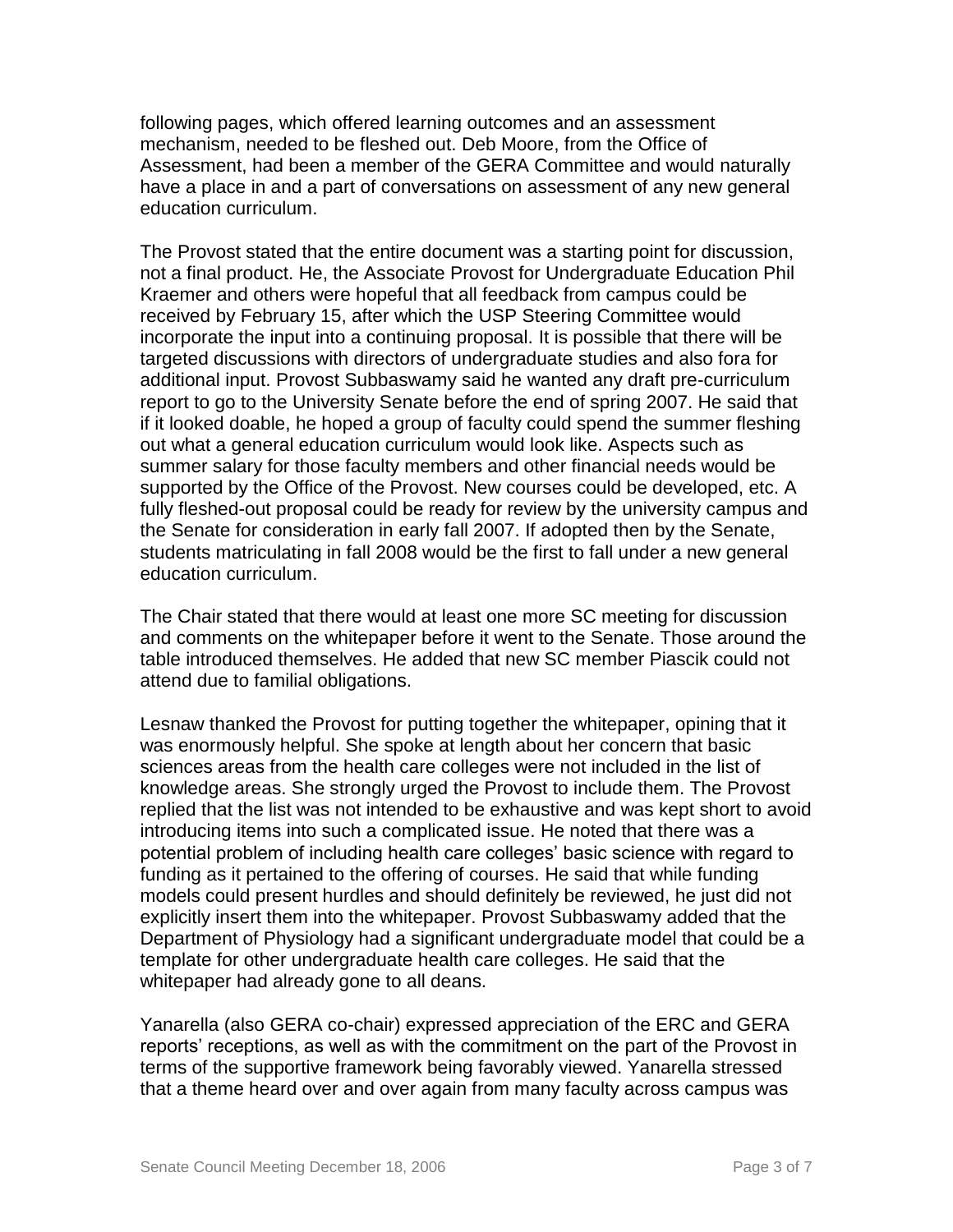the critical importance of faculty development in any general education initiative. He said that faculty would need to be educated on how to teach differently. Yanarella hoped that the funding for faculty development in summer 2007 would not be the last major contribution from the Office of the Provost, but rather would be followed by regular faculty development offerings, which would ease assessment concerns.

Provost Subbaswamy replied that he was assuming that there would be a summer faculty institute, patterned after the professional colleges' development offerings, since those colleges do a better job of training and developing individual faculty members for teaching. He wanted to establish a culture in which faculty who taught courses in the new general education program would necessarily have to undergo a faculty development institute, which would offer information on how to teach a course so that learning outcomes could be assessed, offer different methods for teaching a large or small lecture course, etc.

Waldhart, referring to the now-defunct modern and global studies offerings of USP, said that great ideas are often diluted by the passage of time and a lack of money. She said that faculty development needed to be a regular offering, not just something offered once. Provost Subbaswamy agreed, saying that while some issues do boil down to money, continuing development will be important.

Grossman, referring to a capstone course in the major, said that in the sciences it was traditionally a laboratory research experience, as long as the student wanted it and had the necessary??? GPA to do it. Such an experience was expensive and time consuming for faculty members and those supervising the student – Grossman wondered how to accommodate safety concerns if students were required to do a capstone within their major. The Provost replied that creativity was needed to solve such problems. It would be acceptable to impose a GPA or other requirement for laboratory capstone work, but that everyone had to realize that one "solution" would not fit all situations encountered in disciplines across campus, due in part to safety and cost factors. He said that one possible alternative would be a capstone coordinator for those students who could not be in a lab – people would have to be flexible and realistic in solving such problems.

Randall wondered how recent faculty contracts that broke down the three tiers (teaching, research and service) of responsibility would affect the general education initiative. The Provost responded that at peer institutions that enrolled 7,000 - 8,000 students per year, there was faculty present who specialized in teaching the fundamental skills to students. In addition, the American Association of University Professors recognized the need of specialized faculty and has addressed best practices for such situations.

Due to another appointment, the Provost left. The Chair thanked him for attending and said that he was always welcome.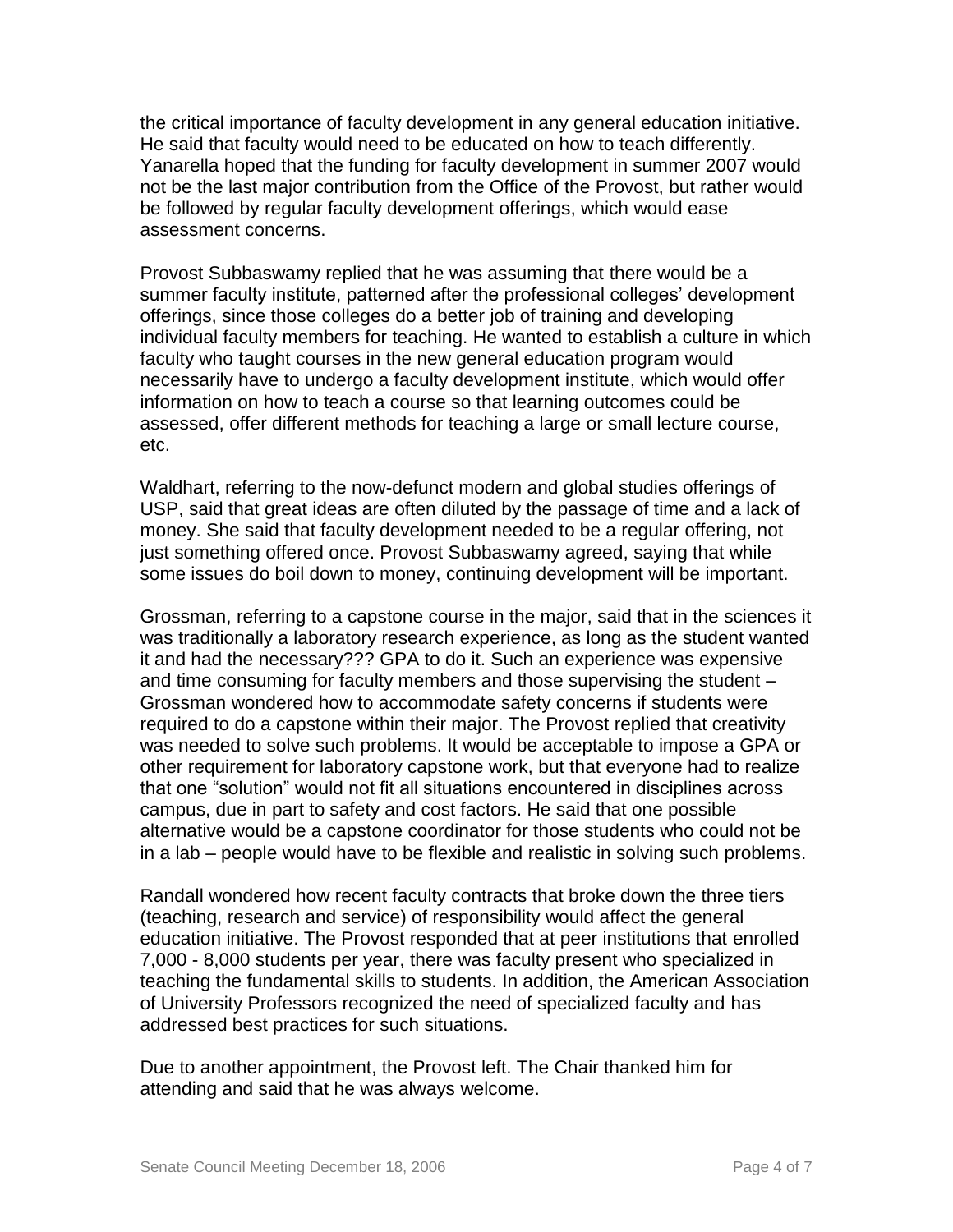Moving on to other matters, the Chair said that Baxter was resigning from the SC, due to a potential conflict of interest issue. Baxter had been urged by the Office of Legal Counsel to go on unpaid leave until that office determined how to address the situation. Baxter apologized for having to resign and said that he was unaware of the problem when he was elected to the SC. He added that he was likely a poster child for legislative changes to allow UK faculty to be engaged in entrepreneurial activities that partially or in whole benefited UK.

The Chair said that the chair of the Senate's Rules and Elections Committee would need to identify the replacement for Baxter.

Referring to the first meeting of the 2007 year, the Chair said that the SC would need to meet on January 8 and asked SC members to put that date on their calendar. He then asked how SC members thought the conversation on the whitepaper should proceed. The Chair reminded SC members that the Provost had already sent the general education whitepaper to college undergraduate curriculum committees for review.

Waldhart suggested that college faculty councils be given the whitepaper so that a good representation within each college reviewed it. The Chair then asked how senators should be kept informed. Liaison Greissman confirmed for the Chair that the whitepaper had been emailed to all faculty. Lesnaw asked Yanarella to share his opinion of the whitepaper. Yanarella replied that the whitepaper provided very valuable clay for the USP Steering Committee and interested faculty to shape a basic framework. He said he believed from the beginning of the general education initiative that this was the last, best chance to acknowledge the shortcomings of USP and reshape general education in light of new and developing trends and tendencies. He thought a curriculum could be quickly developed after the USP Steering Committee received input from the campus community.

Dembo thought that the SC could most effectively help the USP Steering Committee by offering a realistic assessment of how faculty in each member's area could react; an identification of possible barriers would be helpful. Duke opined that faculty councils would also have a good idea of barriers to watch out for. In response to the Chair, Greissman said that the Provost hoped to have all faculty input received by February 15. The Chair asked if there should be another SC meeting to discuss the whitepaper before the February Senate meeting. Lesnaw spoke for SC members by saying that another SC discussion would be beneficial.

Waldhart suggested that a special Senate meeting would show the importance of the issue; she thought it would be best to have a meeting dedicated to the whitepaper, instead of trying to fit it into a regular meeting's agenda. She said that a special Senate meeting on January 29 would allow for questions raised at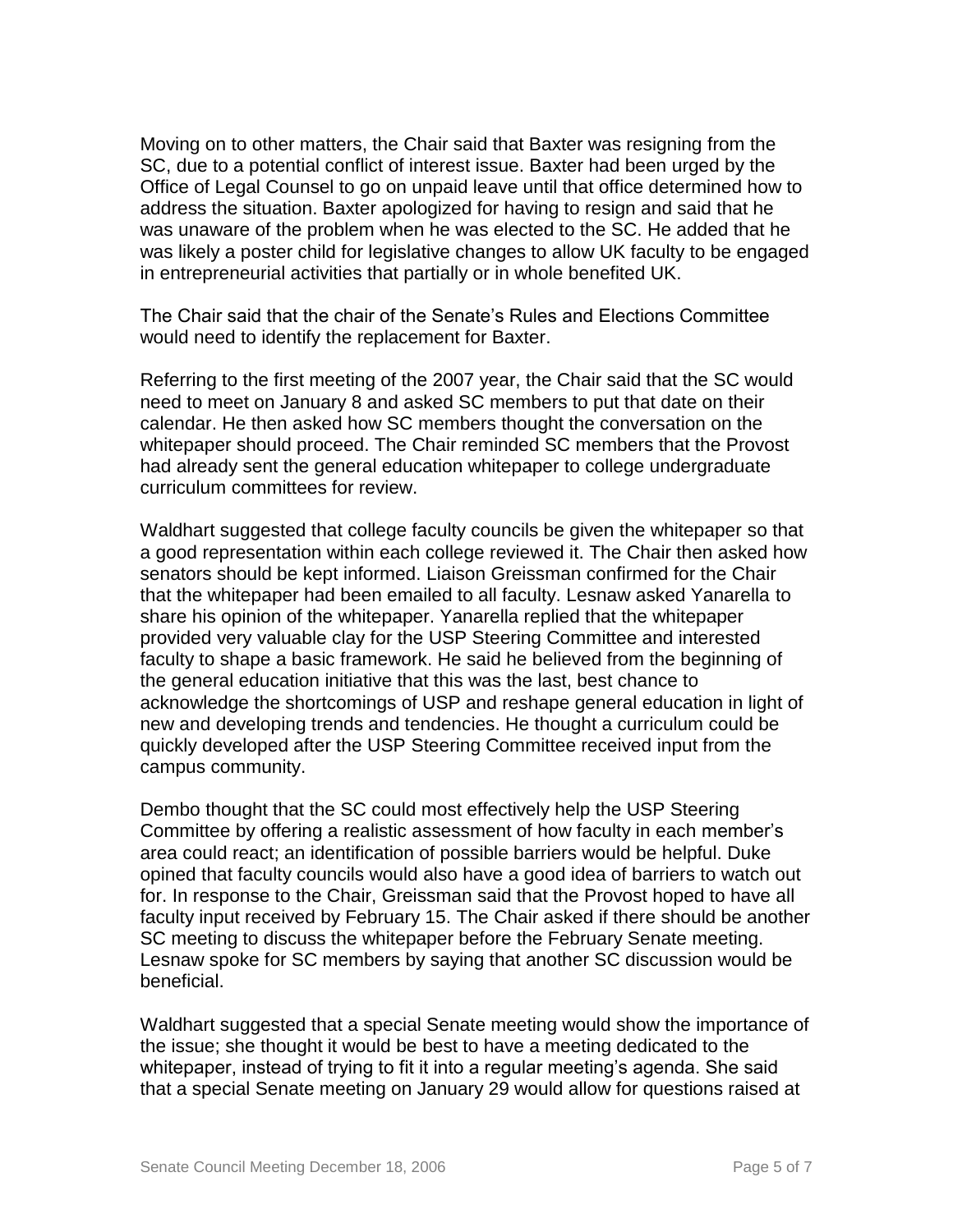the meeting to be answered before the deadline (mid-February) for faculty input. Randall suggested that such a meeting needed structure for the discussion. The Chair said that a set of questions could be prepared in advance, perhaps at the January 8 SC meeting.

At about 4:20, the Chair suggested SC members avail themselves one last time to the refreshments outside. The meeting was called back to order around 4:30.

Associate Provost for Faculty Affairs Heidi Anderson arrived at this point. The Chair explained she wanted to share information about a new ad in The Chronicle of Higher Education. Guest Anderson said that the ad directed people to [http://www.uy.edu/professors,](http://www.uy.edu/professors) which held a bevy of information for faculty interested in coming to UK. Anderson said she would return in January when the site was more fully developed; it was created quickly to allow the ad to run.

The Chair recalled that SC members had suggested that colleges with large numbers of clinical title series (CTS) faculty should be invited to a SC meeting during which a question and answer session could be held, the questions having been developed from a recent SC meeting. The deans of the Colleges of Medicine, Nursing, Dentistry and Pharmacy would be at the SC meeting on January 22 and deans of the colleges of Social Work, Law, Health Sciences and Public Health had been scheduled to attend the January 29 SC meeting. Anderson said that if questions about benchmarks could not be answered by the time of the CTS/deans meetings, the information could be offered at a later date, but still before any final decisions were made regarding changes to the CTS. She added that she edited the questions a bit from what was stated in the minutes for standardization, etc.

There being no additional questions or comments, the Chair thanked Anderson for attending and she left.

## 3. [Preliminary Discussion: Proposed change to Hr Policy 4.1.1.1 \(Deans as](http://www.uky.edu/USC/New/files/20061218/HR%204%201%201%201%20_tracked%20revision%2011-16-06_.pdf)  [Faculty Members\)](http://www.uky.edu/USC/New/files/20061218/HR%204%201%201%201%20_tracked%20revision%2011-16-06_.pdf)

The Chair stated that he had distributed over the SC listserv a proposed change to Human Resources policy that came from the Office of the Provost. The change would allow faculty members in the position of associate dean, dean, associate provost or provost to retain their faculty status during the administrative appointment, instead of being identified as a staff employee during their administrative service. There would be a full discussion at a later SC meeting, but the Chair wanted SC to have a chance to offer some preliminary thoughts. Waldhart said that her department chair felt very disenfranchised that she could not even vote in the faculty trustee election. SC members briefly touched on the issues below during the discussion.

Many department chairs have an administrative percentage of 49%, which does not truly represent the effort of serving as department chair, but allows the individual to retain faculty status.